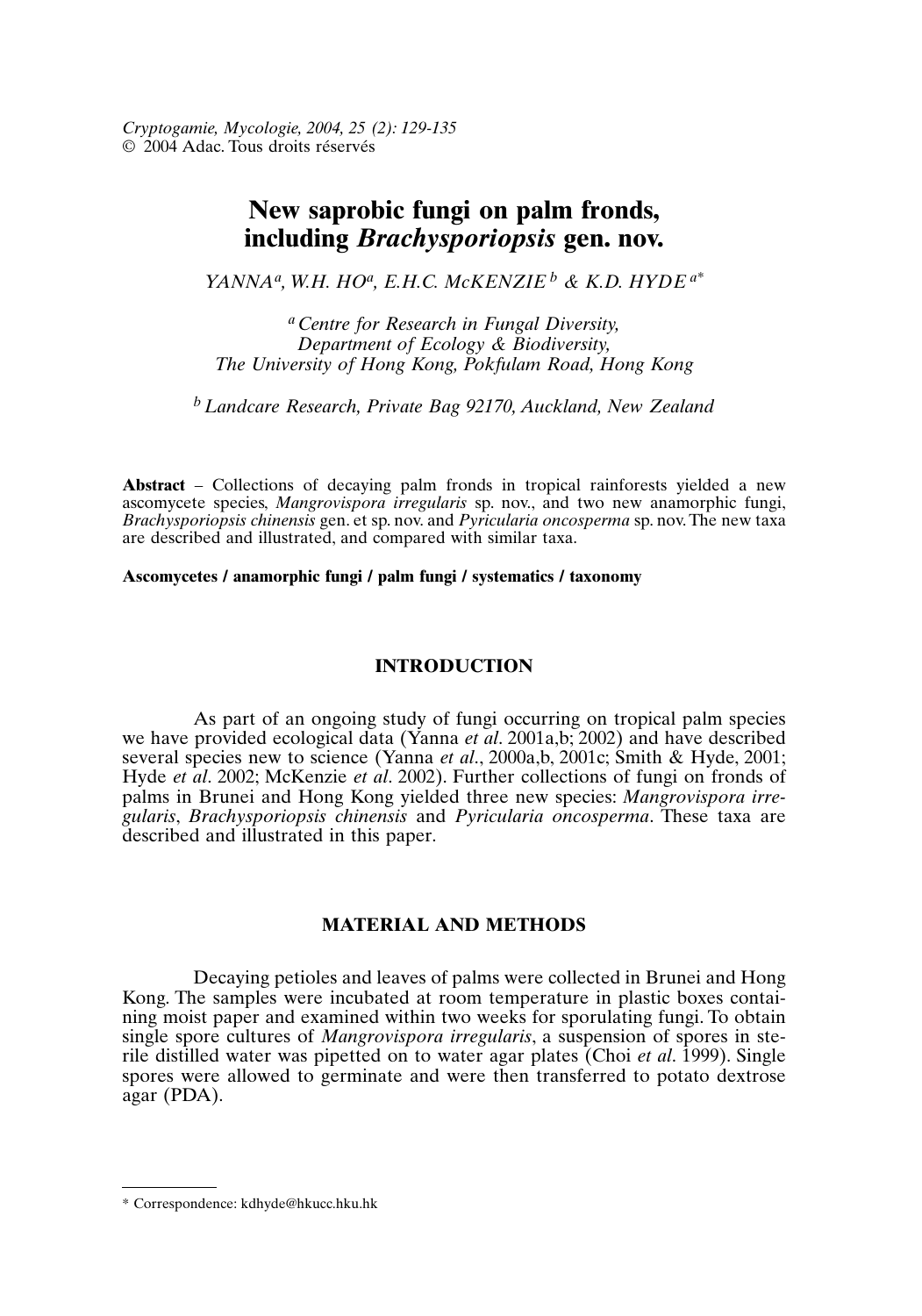## **TAXONOMY**

#### **Ascomycetes**

### *Mangrovispora irregularis* Yanna, W.H. Ho & K.D. Hyde, sp. nov. Figs 1-8

*Ascomata solitaria vel gregaria, 220-250 µm longa* <sup>×</sup> *40-80 µm diam., immersa, subglobosa vel ellipsoidea, ostiolata, papillata, membranacea, paraphysaticum*. *Asci 100-140* <sup>×</sup> *8-10 µm, 8-spori, unitunicati, pedicellati, apparatu apicali praediti. Ascosporae 15-20* <sup>×</sup> *6-8 µm, uniseriatae, ellipsoidae, hyalinae, 3-septatae, tunica gelatinose praeditae.*

Etymology: in reference to the "irregular" ascospore sheath.

Ascomata solitary or gregarious, 220-250  $\mu$ m long  $\times$  40-80  $\mu$ m diam. immersed, subglobose to ellipsoidal, axis oblique to host surface, ostiolate, papillate, neck protruding through the substratum, membranous (Figs 1, 2). Neck hyaline to pale brown, periphysate (Fig. 3). Peridium thin, up to 10  $\mu$ m thick, hyaline, composed of thick-walled compressed cells towards the inside, and very thick-walled small cells towards the outside (Fig. 4). Paraphyses persistent, numerous, branched, septate and composed of 4-5 µm thick cells in a gel. Asci 100- 140  $\times$  8-10  $\mu$ m ( $\bar{x}$  = 130  $\times$  8.5  $\mu$ m, n = 25), 8-spored, unitunicate, pedicellate, thin-walled, with a non-amyloid, cylindrical, apical thickening (Figs 5, 6). Ascospores  $15-20 \times 6-8$  µm ( $\bar{x} = 16 \times 7$  µm, n = 25), uniseriate, ellipsoidal, hyaline, 3-septate, constricted slightly at the septa, thin-walled, surrounded by an irregular sheath (Figs 7, 8).

Colonies on PDA slow growing, attaining a diameter of 4-5 cm in 3 months at 25 °C, pale brown in colour, texture leathery, effuse, with smooth margin, no diffuse pigments, reverse creamy pink; not fruiting.

Holotype here designated: HONG KONG SAR: Twisk, Tai Mo Shan, Tsuen Wan, on decaying rachis of *Phoenix hanceana*, 2 February 1999, Yanna and W.H. Ho, YAN 311 Ph (HKU(M) 10877, living culture in HKUCC 3867, 3868).

Notes: *Mangrovispora* was previously monotypic and represented by *M. pemphii* Hyde & Nakagiri (Hyde & Nakagiri, 1991). *Mangrovispora irregularis* differs from *M. pemphii* in having smaller ascospores (15-20  $\times$  6-8  $\mu$ m *vs*  $25-39 \times 12-14 \mu m$ ) and an irregular sheath. *Mangrovispora* was originally placed in the Hyponectriaceae but is now considered better placed in the Phyllachorales.

### **Anamorphic fungi**

### *Brachysporiopsis* **Yanna, W.H. Ho & K.D. Hyde, gen. nov.**

*Coloniae in substrato naturali effusae. Mycelium partim immersum. Stroma nullum. Setae et hyphopodia nullum. Conidiophora macronematosa, mononematosa, solitaria, erecta, recta vel flexuosa, atrobrunnea, cylindrica, cum ramis in uno verticillis ad apicem. Cellulae conidiogenae monoblasticae, integratae, terminales, determinatae, brunneae, cylindricae. Conidia acrogena, holoblastica, solitaria, sicca, atrobrunnea, pallidiores ad cellulas utrimque, obclavata, rostrata, septata, levia, tenuitunicata. Conidiorum secessio schizolytica.*

Etymology: referring to the morphology being similar to *Brachysporiella*. *Colonies* on natural substrata effuse. *Mycelium* partly immersed, partly superficial. *Stroma* absent. *Setae* and *hyphopodia* absent. *Conidiophores* macrone-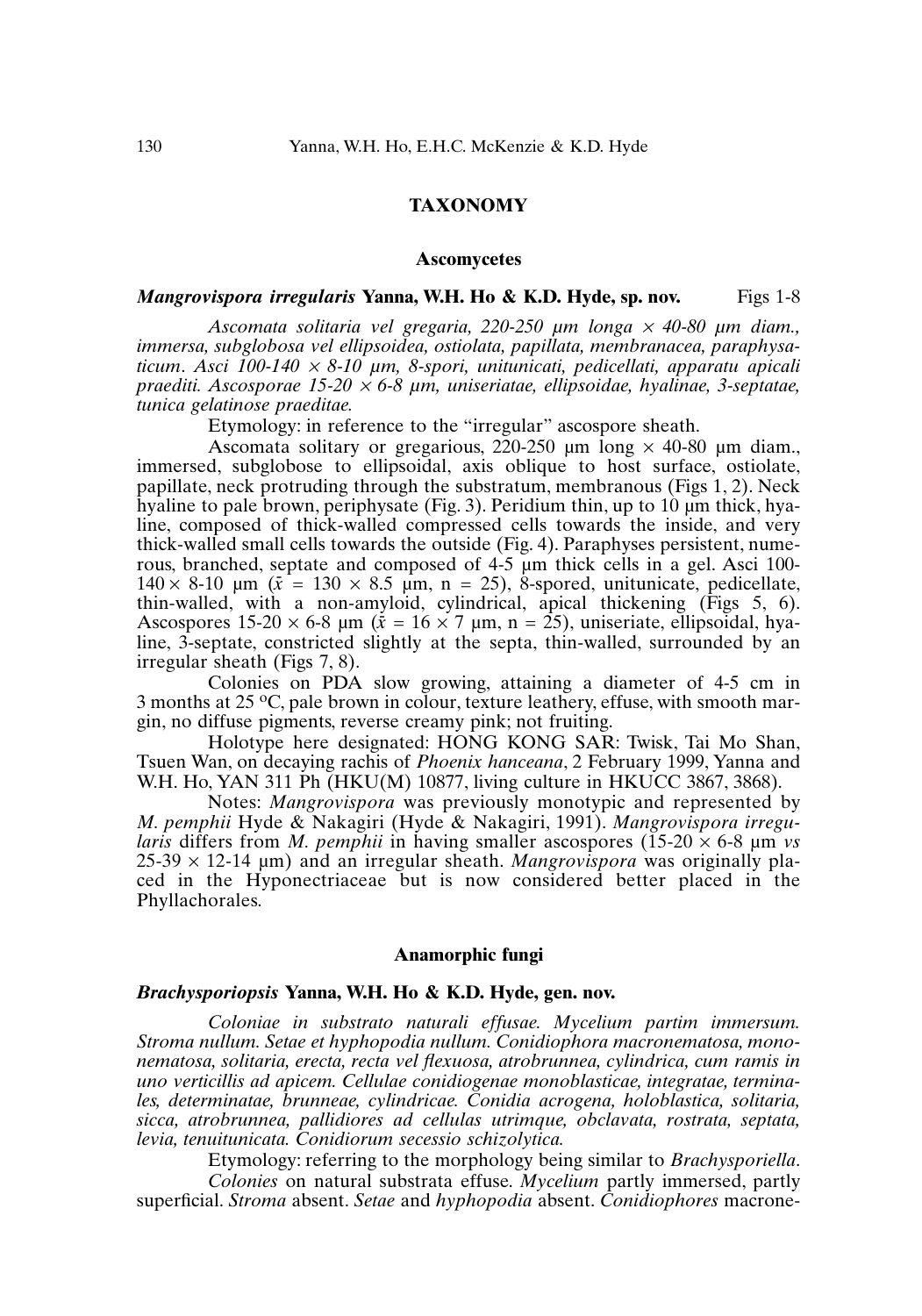

Figs 1-8 *Mangrovispora irregularis* (from holotype). 1: Appearance of immersed ascomata and protruding asci. 2: Section of an ascoma with hyaline peridium. 3: Periphysate neck of ascoma. 4: Peridium. 5, 6: Asci. 7, 8: Ascopores. (Scale bars:  $1 = 250 \text{ µm}$ ;  $2 = 50 \text{ µm}$ ;  $3-8 = 10 \text{ µm}$ ).

matous, mononematous, solitary, erect, straight to flexuous, dark brown, cylindrical, bearing a whorl of branches at the apex. *Conidiogenous cells* monoblastic, integrated, terminal, determinate, brown, cylindrical. *Conidia* acrogenous, holoblastic, solitary, dry, dark brown, paler at the apical and basal cells, obclavate, rostrate, septate, smooth, thin-walled. *Conidial secession* schizolytic.

Type species: *Brachysporiopsis chinensis.*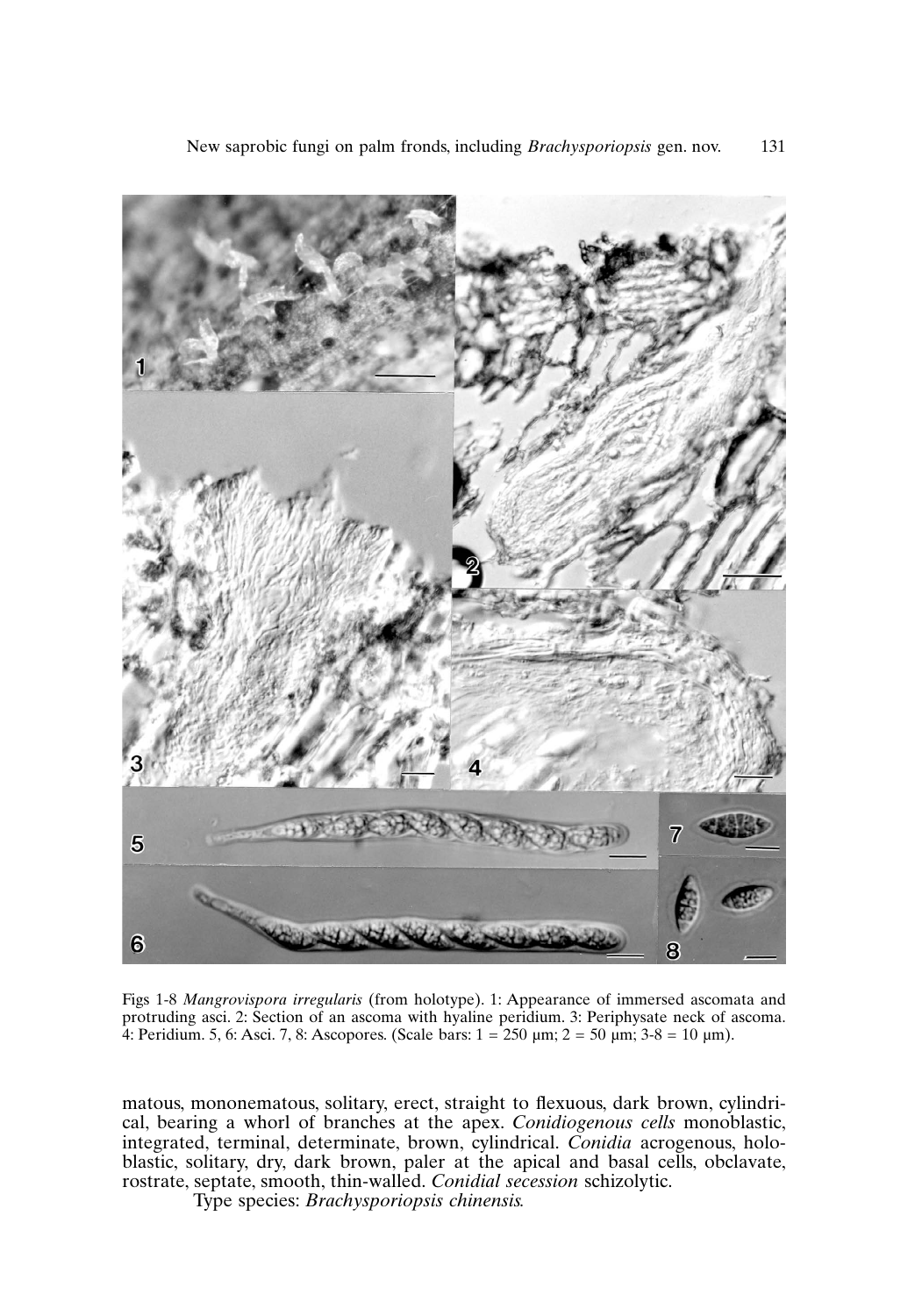### *Brachysporiopsis chinensis* **Yanna, W.H. Ho & K.D. Hyde, sp. nov.** Figs 9-17

*Coloniae in substrato naturali effusae, atrobrunneae, pilosae. Mycelium partim immersum, ex hyphis atrobrunneis, lobis, septatis, laevibus, tenuitunicatis, ca. 8 µm diam compositum. Conidiophora macronematosa, mononematosa, solitaria, erecta, recta vel flexuosa, levia, crassitunicata, multisepata, atrobrunnea, cylindrica, 40-90* <sup>×</sup> *8-9 µm, cum 5-8 ramis in uno verticillis ad apicem; rami 20-32 µm longi, 5-6 µm diam ad apicem. Cellulae conidiogenae monoblasticae, integratae, determinatae, brunneae, cylindricae, 3-6* <sup>×</sup> *3-4 µm. Conidia acrogena, holoblastica, solitaria, sicca, atrobrunnea, pallidiores ad cellulas utrimque, obclavata, rostrata, 4-5-septata, levia, tenuitunicata, 44-60* <sup>×</sup> *8-10 µm. Conidiorum secessio schizolytica.* Etymology: referring to the country where it was found.

*Colonies* on natural substrata effuse, dark brown, hairy. *Mycelium* immersed or superficial, composed of dark brown, lobed, septate, smooth, thin-walled hyphae, *ca*. 8 µm wide (Fig. 14). *Stroma* absent. *Setae* and *hyphopodia* absent. *Conidiophores* macronematous, mononematous, solitary, erect, straight to flexuous, smooth, thick-walled, multisepate, dark brown, cylindrical,  $40-90 \times 8-9 \mu m$  $(\bar{x} = 64 \times 8.2 \text{ µm}, \text{ n} = 25)$ , bearing a whorl of 5-8 branches at the apex; branches 20-32 µm long, 5-6 µm wide at the apex  $(\bar{x} = 24 \times 5.2 \text{ µm}, \text{ n} = 25)$  (Fig. 9). *Conidiogenous cells* monoblastic, integrated, determinate, brown, cylindrical,  $3-6 \times$  $3-4 \mu m$  ( $\bar{x} = 4 \times 3.8 \mu m$ ) (Figs 10-13). *Conidia* acrogenous, holoblastic, solitary, dry, dark brown, paler at the apical and basal cells, obclavate, rostrate, 4-5-septate, smooth, thin-walled,  $44-60 \times 8-10 \text{ µm}$   $(\bar{x} = 54 \times 9.1 \text{ µm})$  (Figs 15-17). *Conidial secession* schizolytic.

Holotype here designated: HONG KONG SAR: Hong Kong Island, Victoria Peak, on decaying rachis of *Livistona chinensis*, 7 October 1999, Yanna and W.H. Ho, YAN 445 Li (HKU(M) 13660).

Notes: *Brachysporiopsis* is similar to *Brachysporiella* in having dark brown, usually branched conidiophores and producing holoblastic, dark brown, euseptate conidia (Ellis, 1971). *Brachysporiopsis* differs from *Brachysporiella* in that the apex of the conidiophore consistently bears a whorl of 5-8 branches. The conidiogenous cells of *Brachysporiopsis* are determinate, whereas those of *Brachysporiella* are percurrent. Conidia of *Brachysporiopsis* are widest at the lower portion and beaked, whereas those of *Brachysporiella* are widest at the upper portion and lack a beak.

#### *Pyricularia oncosperma* **Yanna, W.H. Ho & K.D. Hyde, sp. nov.** Figs 18-26

*Coloniae in substrato naturali interspersae, sparsae, nigrae. Mycelium partim immersum, ex hyphis brunneis, septatis, laevibus, tenuitunicatis, ramosis compositum. Conidiophora macronematosa, mononematosa, solitaria, erecta, nonramosa, recta vel flexuosa, levia, crassitunicata, multisepata, atrobrunnea, pallidiores ad apices, cylindrica, 190-260* <sup>×</sup> *6-8 µm, cum denticlis conspicuis ad superius portiona. Cellulae conidiogenae polyblasticae, integratae, brunneae vel atrobrunneae, cylindricae, aseptatae, 24-44* <sup>×</sup> *9-10 µm, cum denticlis cylindricis et planis summis. Conidia acrogena, holoblastica, sicca, brunnea vel atrobrunnea, pallidiores ad cellulas utrimque, obclavata vel auguste ellipsoidea, 4-5-septata, verruculosa, 40-60* <sup>×</sup> *9-11 µm, cum synanamorphis. Synanamorpha conidia solitaria, aggregata in liquidis guttulis, hyalina, cylindrica, aseptata, levia, 4-5* <sup>×</sup> *1-1.5 µm. Conidiorum secessio schizolytica.*

Etymology: referring to the host, *Oncosperma horridum*.

*Colonies* on natural subrata scattered, sparse, black. *Mycelium* partly immersed and partly superficial, composed of brown, septate, smooth, thin-walled,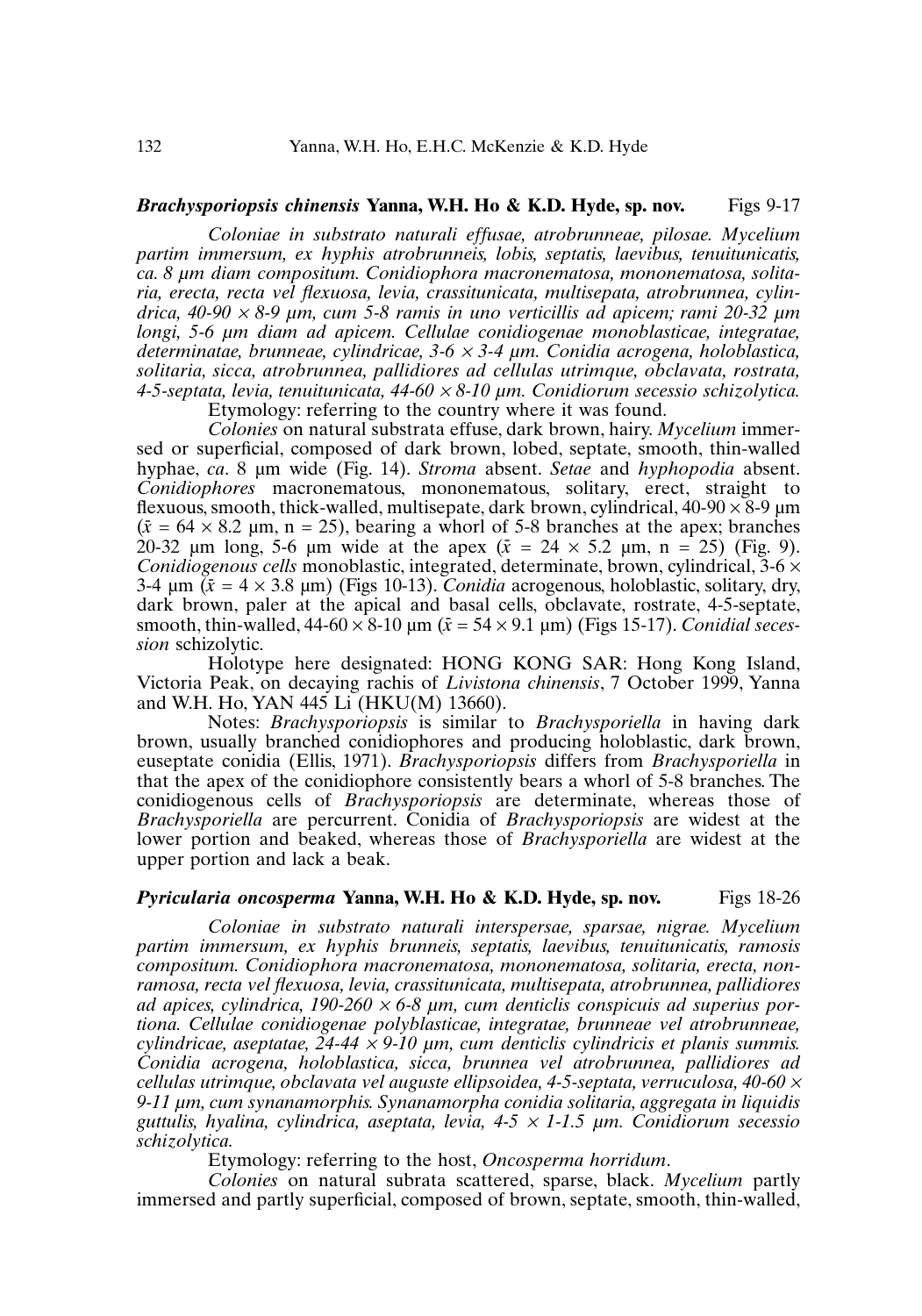

Figs 9-17 *Brachysporiopsis chinensis* (from holotype). 9: A conidiophore on its host, with a developing conidium. 10-12: Upper part of conidiophores with branches and developing conidia. 13: Branches at the apex of a conidiophore. 14: Mycelium in host. 15-17: Conidia. (Scale bars:  $9 = 100 \text{ µm}; 10 = 50 \text{ µm}; 11 - 17 = 10 \text{ µm}.$ 

branched hyphae. *Stroma* absent. *Setae* and *hyphopodia* absent. *Conidiophores* macronematous, mononematous, solitary, erect, unbranched, straight to flexuous, smooth, thick-walled, multiseptate, dark brown, paler towards the apex, cylindrical, 190-260  $\mu$ m long, 6-8  $\mu$ m wide ( $\bar{x} = 230 \times 7 \mu$ m, n = 25), bearing conspicuous denticles at the upper portion (Fig. 18). *Conidiogenous cells* polyblastic, integrated, brown to dark brown, cylindrical, aseptate,  $24-44 \times 9-10 \mu m$  ( $\bar{x} = 38 \times 9.2 \mu m$ , n = 25), with cylindrical and flat topped denticles (Figs 19, 20). *Conidia* acrogenous, holoblastic, solitary, dry, brown to dark brown, paler towards the ends, obclavate to narrowly ellipsoidal, 4-5-septate, verruculose,  $40{\text{-}}60 \times 9{\text{-}}11 \text{ }\mu\text{m}$  ( $\bar{x} = 44 \times$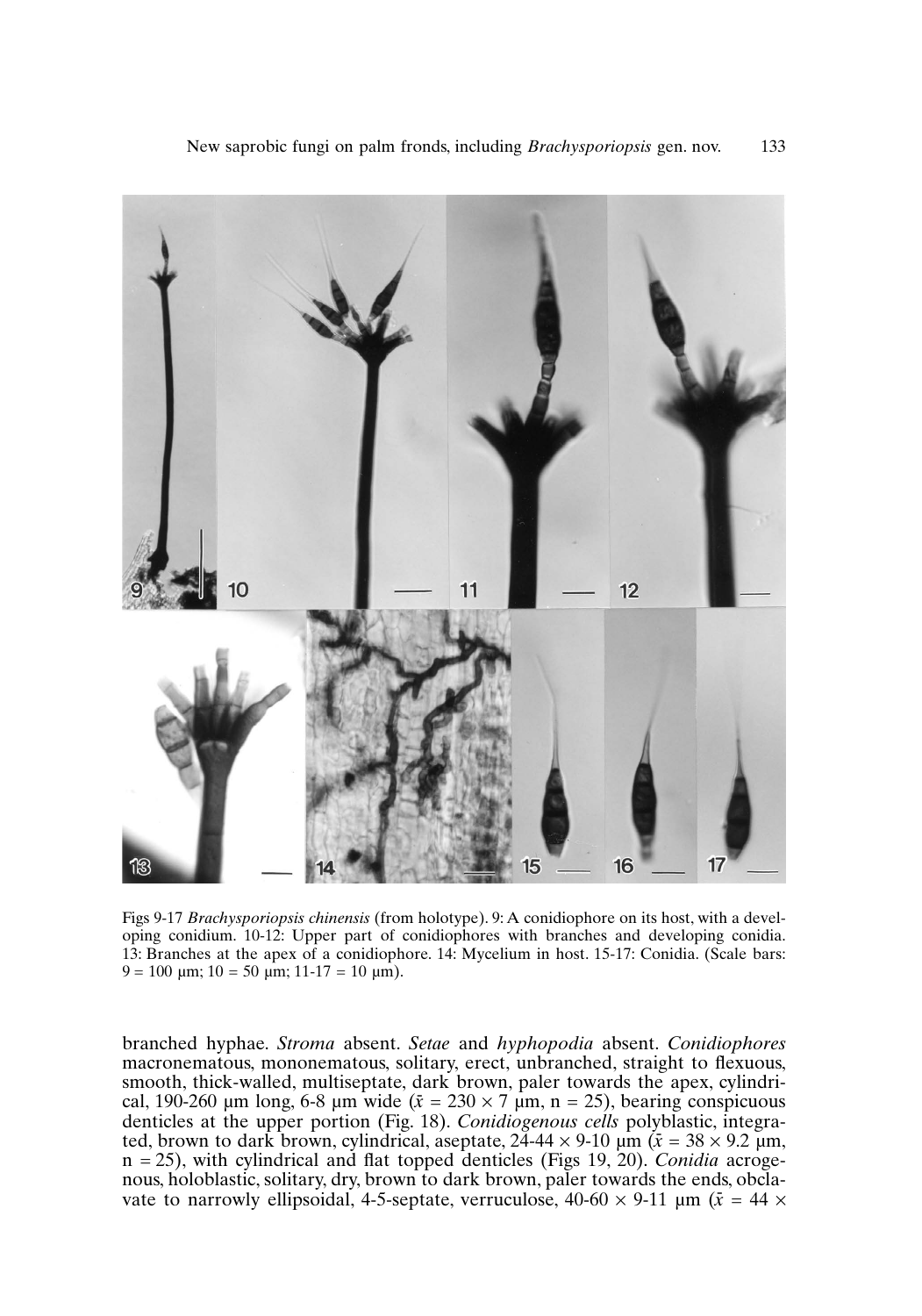

Figs 18-26 *Pyricularia oncosperma* (from holotype). 18: Conidiophores on natural substratum. 19, 20: Apical region of conidiophores. Note the denticles on the conidiogenous cells (arrowed). 21: Conidia of synanamorph in liquid droplet. 22-26: Conidia. Note the apical cells protruding through an opening at the tip (arrowed). (Scale bars:  $18 = 50 \text{ µm}$ ;  $19-26 = 10 \text{ µm}$ ).

10  $\mu$ m, n = 25), with apical cells protruding through an opening at the tip (Figs 22-26). *Synanamorph* producing conidia at the protrusion of the apical conidial cells (Figs 29-31). *Conidia of synanamorph*, aggregated in liquid droplet, hyaline, cylindrical, aseptate, smooth,  $4-5 \times 1-1.5$   $\mu$ m ( $\bar{x} = 4.1 \times 1.2$   $\mu$ m, n = 25) (Fig. 21). *Conidial secession* schizolytic.

Holotype here designated: BRUNEI: Temburong, Batu Apoi Forest Reserve, The University of Brunei Darussalam Kuala Belalong Field Studies Centre (KBFSC), Baki Tributary, on decaying rachis of *Oncosperma horridum*, 14 October 1997, Yanna, YAN 104 On (HKU(M) 10174).

Other material examined: Brunei Darussalam, Temburong, Batu Apoi Forest Reserve, The University of Brunei Darussalam Kuala Belalong Field Studies Centre (KBFSC), Baki Tributary, on decaying rachis of *Oncosperma horridum*, 14 October 1997, Yanna, YAN 104 On (HKU(M) 10175, 10178).